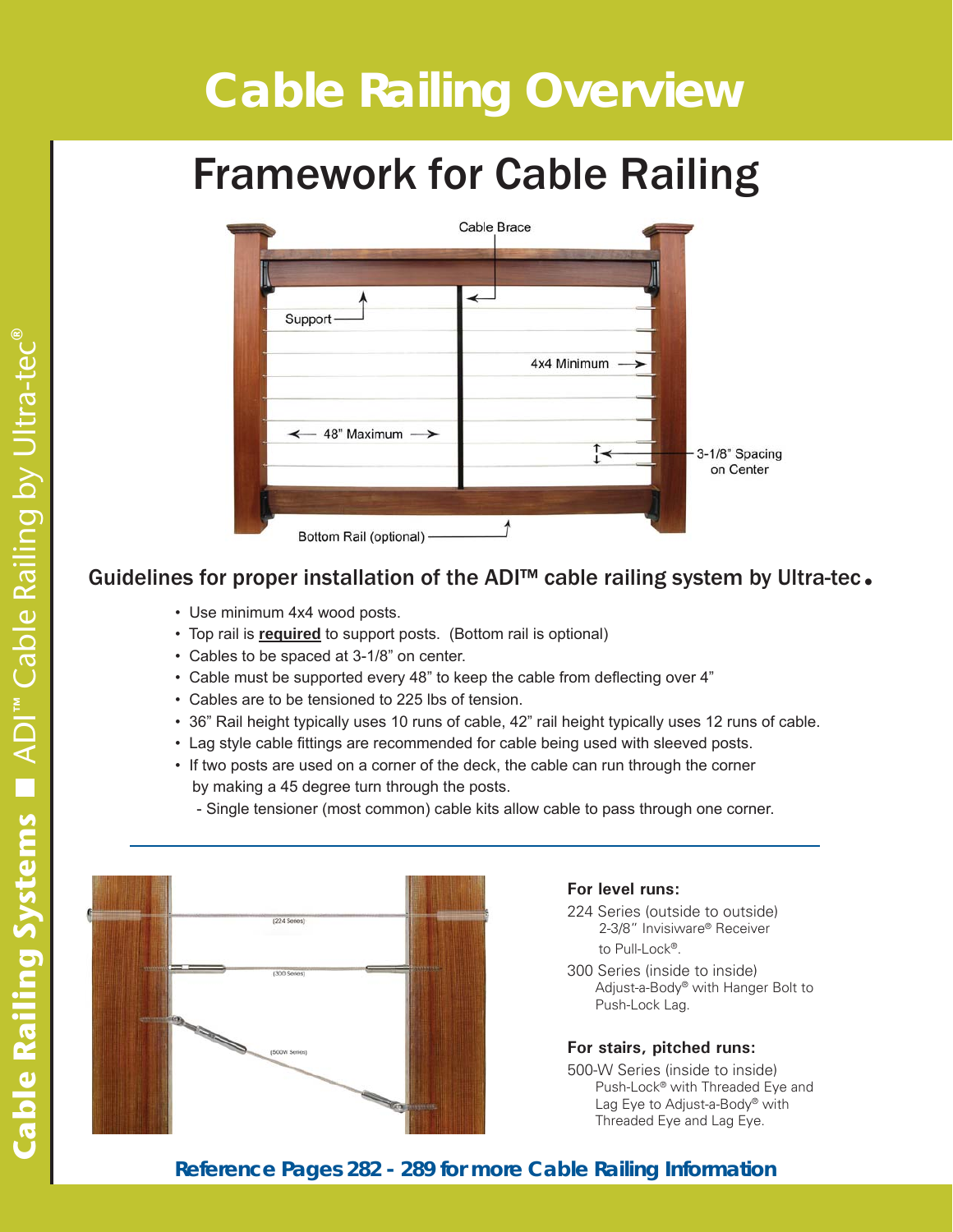



## *Cable Railing Kits for Wood - Level*











**Item #: 30040 - 40' Cable Kit Item #: 30050 - 50' Cable Kit**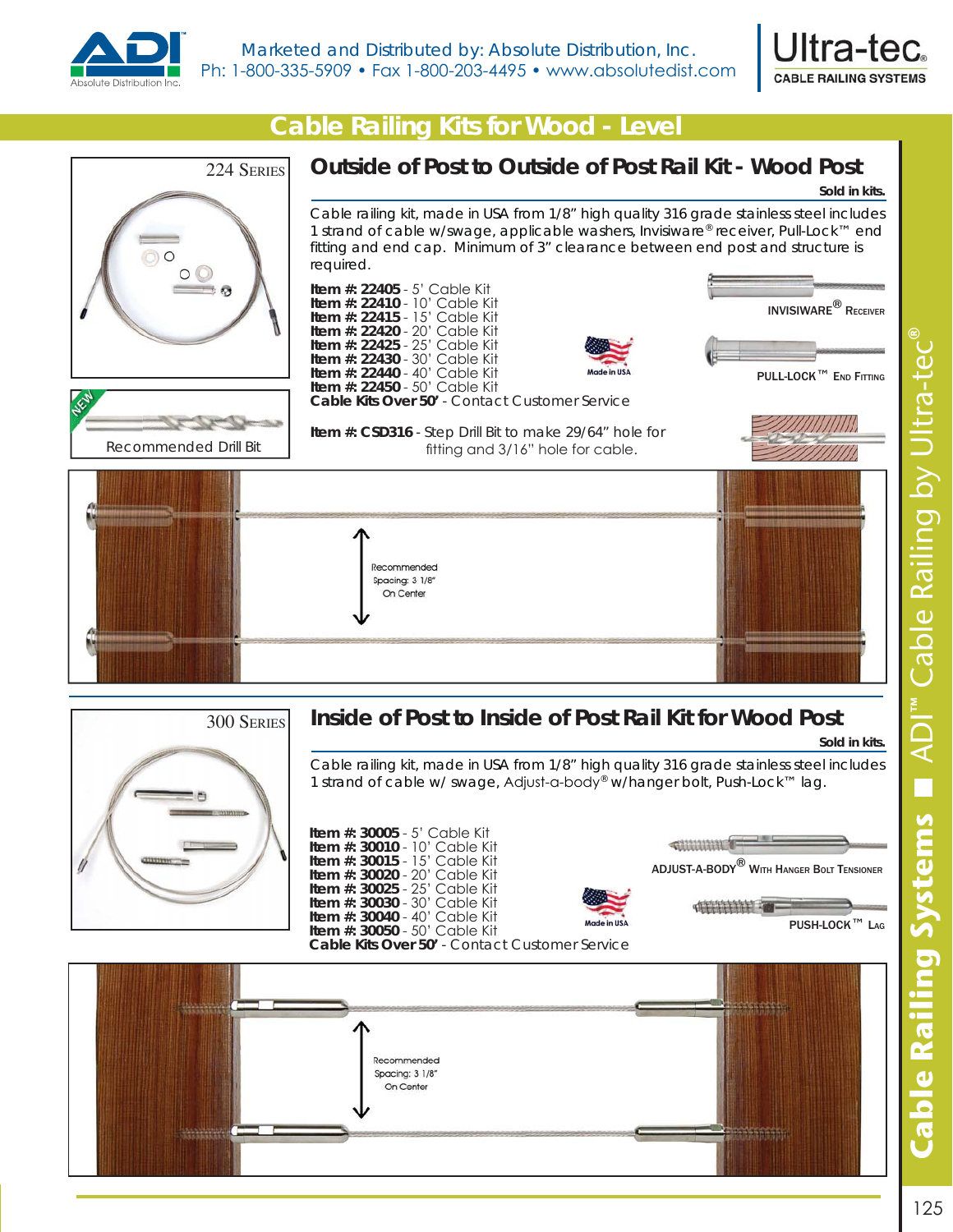



**Sold in kits.**

#### *Cable Railing Kits for Stairs / Angles*



#### **Inside of Post to Inside of Post Stair Kit for Wood Post**

Cable railing kit, made in USA from 1/8" high quality 316 grade stainless steel includes 1 strand of cable w/ swage, Adjust-a-body® w/ threaded eye, and Push-Lock™ w/threaded eye. 1-1/2" lag eyes included.







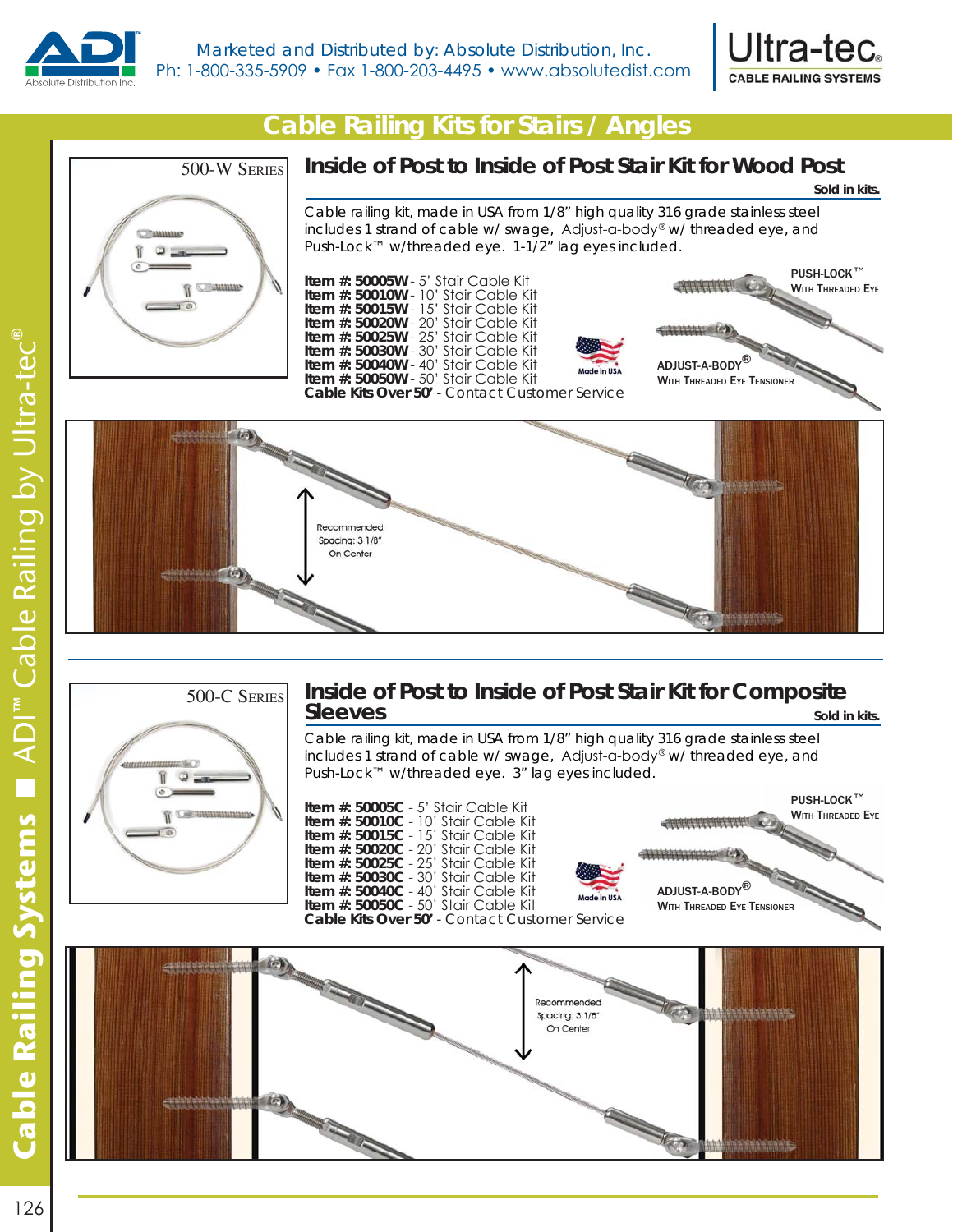



# *Cable Railing for Composite Sleeved Railing Systems*



# *Cable Railing Kits for Composite Sleeves - Level*



#### **Inside of Post to Inside of Post Rail Kit - Composite Sleeved Post Sleeved Post**

Cable railing kit, made in USA from 1/8" high quality 316 grade stainless steel includes 1 strand of cable w/swage, adjust-a-body® with long hanger bolt tensioner, and push-lock™ lag long. This kit is specifically designed for composite sleeved posts.

**Item #: 30005C - 5' Cable Kit Item #: 30010C - 10' Cable Kit Item #: 30015C - 15' Cable Kit Item #: 30020C** - 20' Cable Kit **Item #: 30025C - 25' Cable Kit Item #: 30030C - 30' Cable Kit Item #: 30040C - 40' Cable Kit Item #: 30050C - 50' Cable Kit Cable Kits Over 50'** - Contact Customer Service



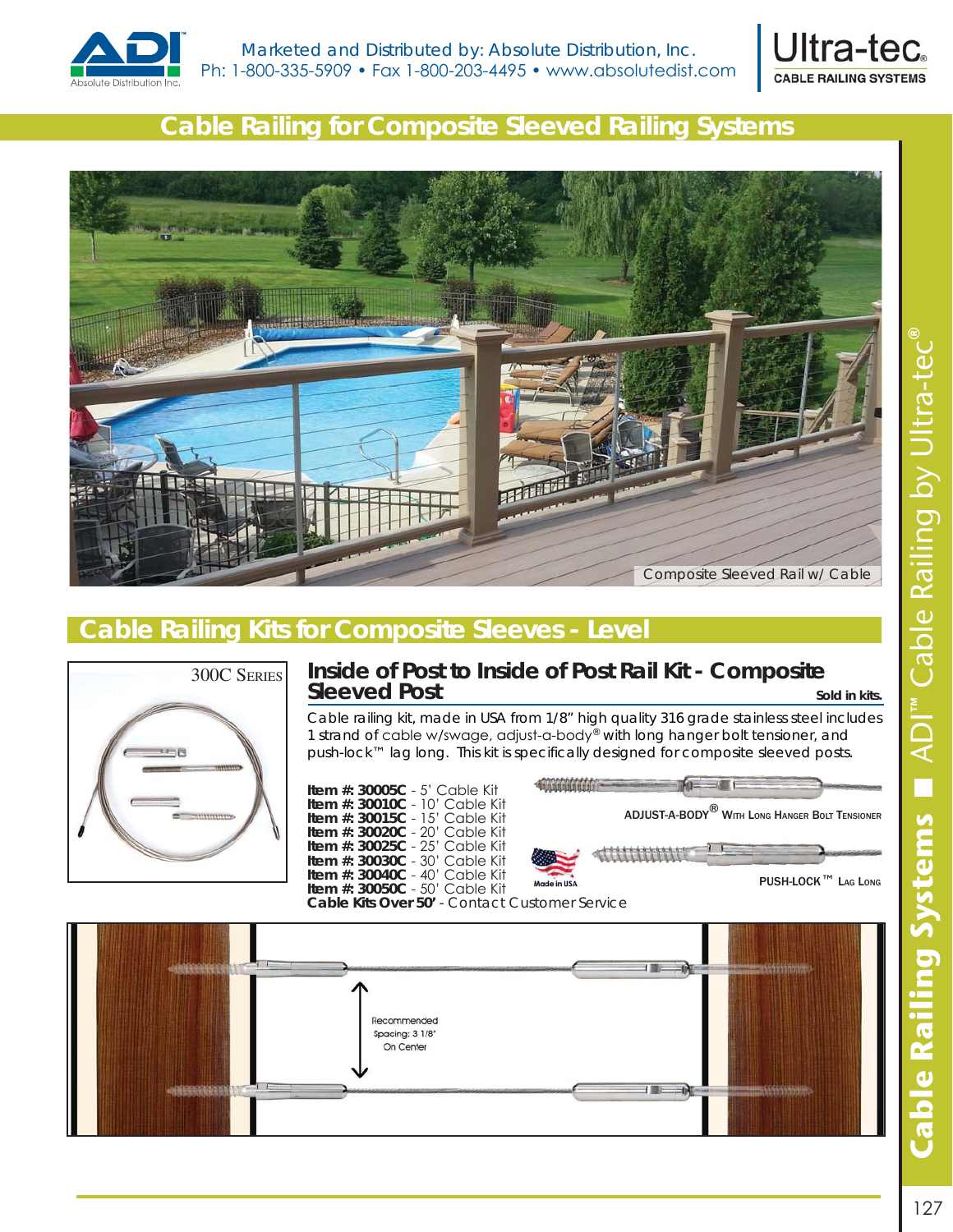





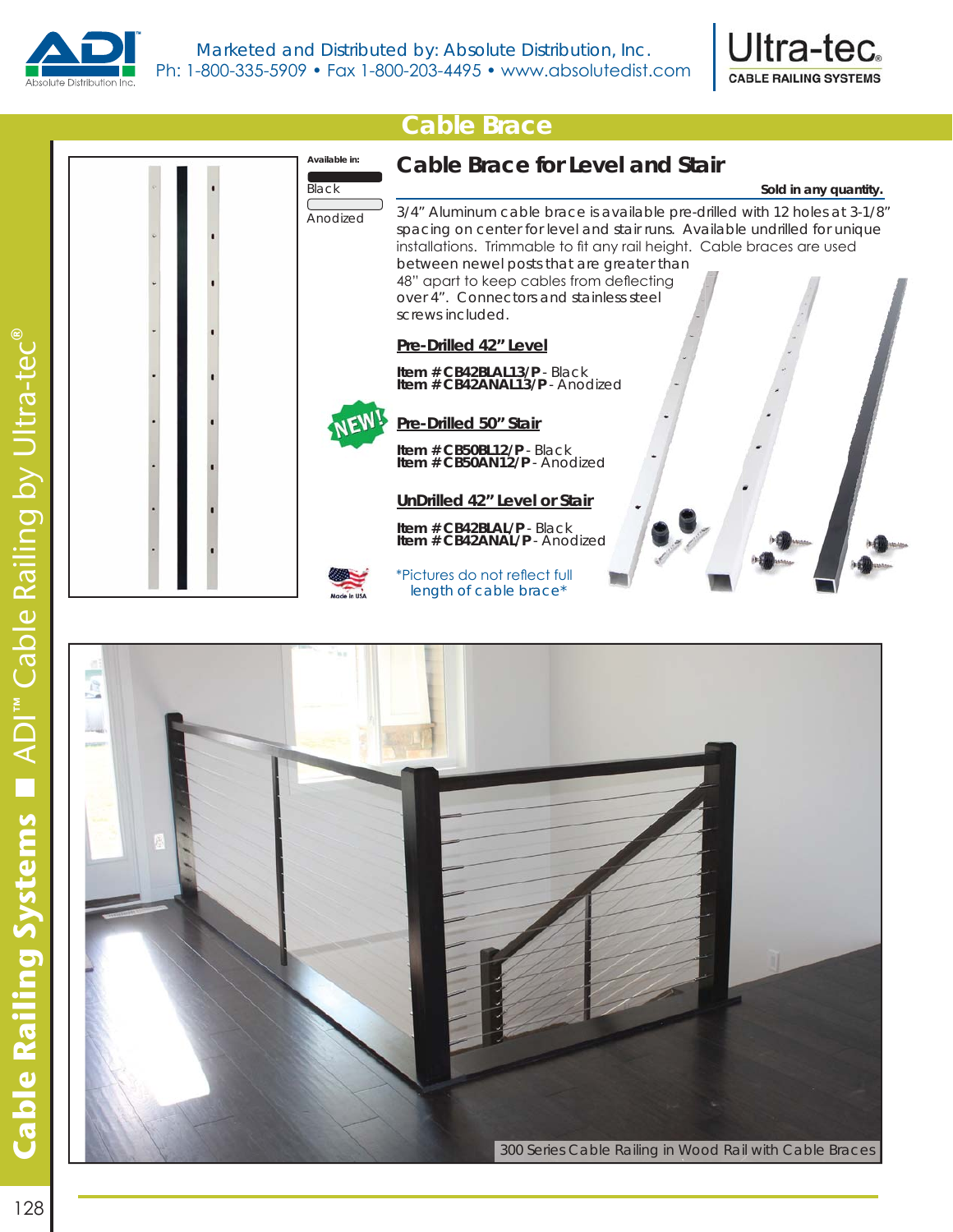



**Sold in any quantity**

#### *Cable Railing Tools and Accessories*



#### **Post Protector Tubes**

Stainless Steel protector tubes are inserted into wood post where cable enters/exits at an angle to prevent cable from biting into the wood. Measures 1-1/2" long with a 1/4" diameter and 3/8" bugled end.

**Item #: CSTUBE6** - Individual





#### **Cable Cutters**

Cable cutter designed for clean, burr free cutting of 1/8"stainless steel cable. Required for use with Push-lock™ and Pull-lock™ fittings.

#### **Item #: C7HIT**



### **Push Lock Release Key**

**Sold in any quantity.**

#### **Sold in any quantity.**

Release key allows the release of an untensioned cable from Pull-Lock™ and Push-Lock™ fittings. Also used to release fittings to aid installation.

**Item #: PLKEY - PL-Key Push Lock Release Tool** 



**Sold in any quantity.**



# **Cable Gripping Pliers**

Used to securely grip cable to avoid winding during installation which eliminates the most common issue of cables losing tension.

**Item #: PLIERS** - Cable Gripping Pliers

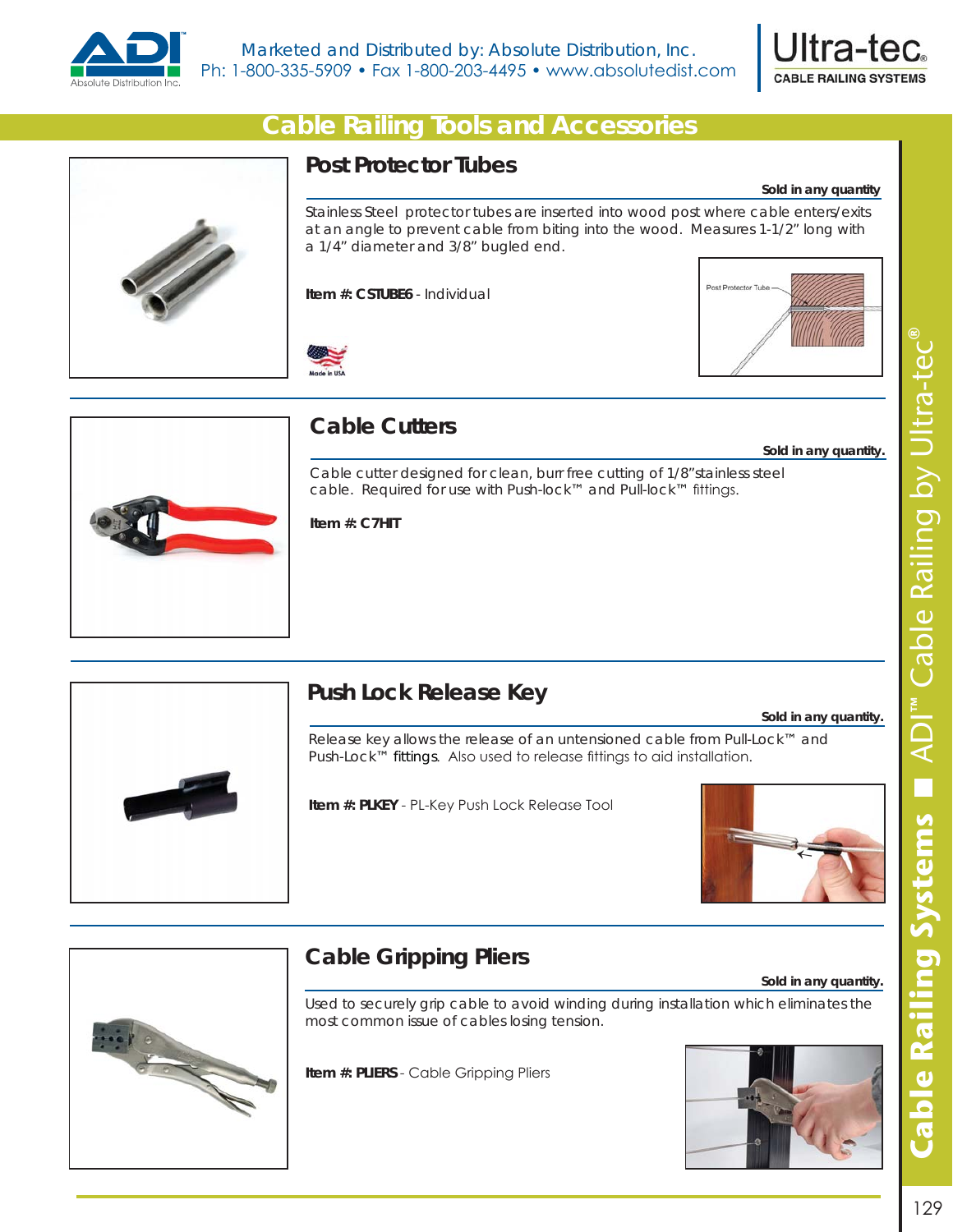



#### *Cable Railing Tools and Accessories*

#### **ADI™ Cable Railing Basic Install Kit**

**Sold as a Kit.**

Installation tools for basic cable railing installations. Kit includes 29/64", 9/32", 1/4" and 5/32" diameter drill bits, 2 cut off wheels w/ arbor, push lock release tool, and 3/16" heavy duty hex wrench.

**Item #: ADICRKIT** 



# **Hanger Bolt Driver**

**Sold in any quantity.**

1/2 Drive hardened steel socket, makes driving hanger bolts fast and effortless. For use with cable rail installations.

**Item #: HB6N/R** - Hanger Bolt Driver





# **Hanger Bolt Driver - Heavy Duty**

**Sold in any quantity.**

Innovative concentric design allows for fast installation or removal of hanger bolts. For the professional installer. Requires 1/2" socket drive.

#### **Item #: HB6DRIVER/R** - Heavy Duty Hanger Bolt Driver





### **ADI™ Step Drill Bit**

**Sold in any quantity.**

For wood posts to make 29/64" hole for 224 series cable fittings and 3/16" hole for the cable using a single drill bit.

**Item #: CSD316**